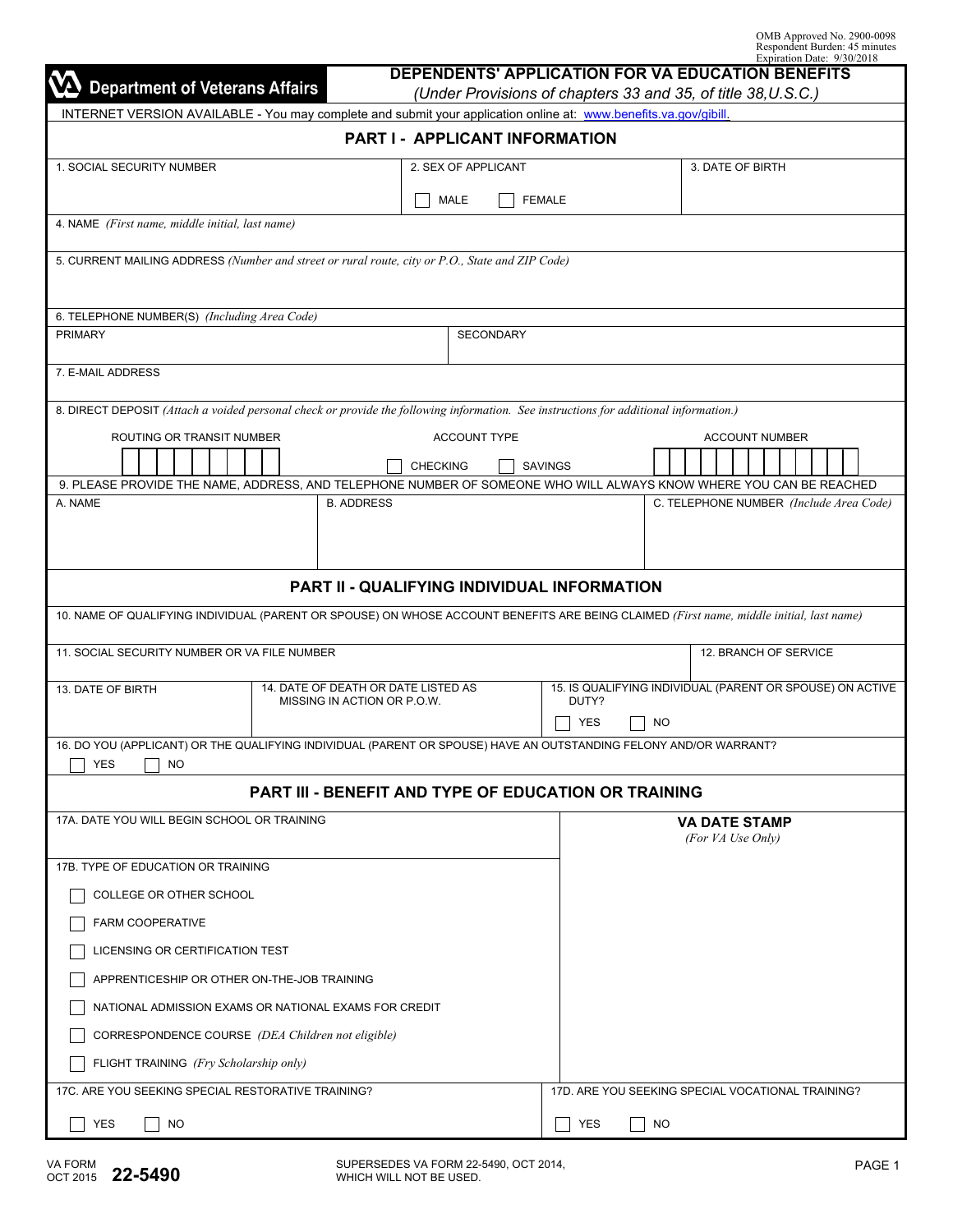| 18A. NAME AND ADDRESS OF SCHOOL OR TRAINING FACILITY (Number and street or rural route, city or P.O., State and ZIP Code)                                                                                                                    |                                                                                                                                                                                                                                                                                                  |  |  |
|----------------------------------------------------------------------------------------------------------------------------------------------------------------------------------------------------------------------------------------------|--------------------------------------------------------------------------------------------------------------------------------------------------------------------------------------------------------------------------------------------------------------------------------------------------|--|--|
|                                                                                                                                                                                                                                              |                                                                                                                                                                                                                                                                                                  |  |  |
| from the state indicated below)                                                                                                                                                                                                              | 18B. IN WHAT STATE DO YOU ANTICIPATE LIVING WHILE PARTICIPATING IN THIS TRAINING (You must notify us immediately if the state in which you live changes                                                                                                                                          |  |  |
| GIVE TWO-LETTER POSTAL ABBREVIATION CODE                                                                                                                                                                                                     |                                                                                                                                                                                                                                                                                                  |  |  |
| 19. SPECIFY YOUR EDUCATION OR CAREER OBJECTIVE, IF KNOWN (e.g., Bachelor of Arts in Accounting, Welding Certificate, Police Officer)                                                                                                         |                                                                                                                                                                                                                                                                                                  |  |  |
|                                                                                                                                                                                                                                              |                                                                                                                                                                                                                                                                                                  |  |  |
|                                                                                                                                                                                                                                              |                                                                                                                                                                                                                                                                                                  |  |  |
|                                                                                                                                                                                                                                              | 20. WOULD YOU LIKE TO RECEIVE VOCATIONAL AND EDUCATIONAL COUNSELING? (Please see Item 20 in the instruction section for more details about vocational                                                                                                                                            |  |  |
| and educational counseling)<br><b>YES</b><br><b>NO</b>                                                                                                                                                                                       |                                                                                                                                                                                                                                                                                                  |  |  |
|                                                                                                                                                                                                                                              | PART IV - BENEFIT ELECTION                                                                                                                                                                                                                                                                       |  |  |
| IMPORTANT: For help completing this section, please see the attached instructions page or click on the "Summary of VA Education Benefits" link at                                                                                            |                                                                                                                                                                                                                                                                                                  |  |  |
| www.benefits.va.gov to compare various benefits and eligibility criteria. For general information, visit our website at www.benefits.va.gov/gibill.                                                                                          |                                                                                                                                                                                                                                                                                                  |  |  |
| 21. YOUR RELATIONSHIP TO QUALIFYING INDIVIDUAL (Check only one)                                                                                                                                                                              |                                                                                                                                                                                                                                                                                                  |  |  |
| <b>SPOUSE/SURVIVING SPOUSE</b>                                                                                                                                                                                                               | CHILD/STEPCHILD/ADOPTED CHILD                                                                                                                                                                                                                                                                    |  |  |
| (Please complete only Section I below,<br>and then proceed to <b>Part V</b> )                                                                                                                                                                | (Please complete only Section II below,<br>and then proceed to <b>Part V</b> )                                                                                                                                                                                                                   |  |  |
|                                                                                                                                                                                                                                              | <b>SECTION I - SPOUSE/SURVIVING SPOUSE</b>                                                                                                                                                                                                                                                       |  |  |
| 22. IS A DIVORCE OR ANNULMENT PENDING TO THE QUALIFYING INDIVIDUAL?                                                                                                                                                                          |                                                                                                                                                                                                                                                                                                  |  |  |
| <b>YES</b><br>NO                                                                                                                                                                                                                             |                                                                                                                                                                                                                                                                                                  |  |  |
| 23. IF YOU ARE THE SURVIVING SPOUSE, HAVE YOU REMARRIED?                                                                                                                                                                                     |                                                                                                                                                                                                                                                                                                  |  |  |
| <b>YES</b><br>$NO$ (If "Yes," please provide date of remarriage)                                                                                                                                                                             |                                                                                                                                                                                                                                                                                                  |  |  |
|                                                                                                                                                                                                                                              | 24. PLEASE SELECT THE BENEFIT THAT YOU ARE APPLYING FOR BELOW                                                                                                                                                                                                                                    |  |  |
| IMPORTANT: If you are eligible for Chapter 35 Survivors' and Dependents' Educational Assistance Program (DEA) and eligible for Chapter 33                                                                                                    |                                                                                                                                                                                                                                                                                                  |  |  |
| Post-9/11 GI Bill Marine Gunnery Sergeant John David Fry Scholarship (Fry Scholarship), you must relinquish entitlement to the benefit that you                                                                                              |                                                                                                                                                                                                                                                                                                  |  |  |
|                                                                                                                                                                                                                                              | are not applying for (even if entitlement arises from separate events). You cannot retain eligibility for both programs simultaneously. By<br>checking the box below, you agree and understand that you are making an irrevocable election to receive the selected benefit and your election may |  |  |
| not be changed. PLEASE CAREFULLY READ THE INFORMATION AND INSTRUCTIONS PAGE BEFORE MAKING A SELECTION.                                                                                                                                       |                                                                                                                                                                                                                                                                                                  |  |  |
| A. I AM APPLYING FOR CHAPTER 35 - DEA                                                                                                                                                                                                        | B. I AM APPLYING FOR CHAPTER 33 - FRY SCHOLARSHIP                                                                                                                                                                                                                                                |  |  |
| By checking this box I acknowledge that I understand this                                                                                                                                                                                    | By checking this box I acknowledge that I understand this                                                                                                                                                                                                                                        |  |  |
| election is irrevocable and may not be changed.                                                                                                                                                                                              | election is irrevocable and may not be changed.                                                                                                                                                                                                                                                  |  |  |
|                                                                                                                                                                                                                                              | SECTION II - CHILD/STEPCHILD/ADOPTED CHILD                                                                                                                                                                                                                                                       |  |  |
|                                                                                                                                                                                                                                              | 25. PLEASE SELECT THE BENEFIT THAT YOU ARE APPLYING FOR BELOW                                                                                                                                                                                                                                    |  |  |
|                                                                                                                                                                                                                                              | IMPORTANT: If you are eligible for Chapter 35 Survivors' and Dependents' Educational Assistance Program (DEA) and eligible for Chapter 33<br>Post-9/11 GI Bill Marine Gunnery Sergeant John David Fry Scholarship (Fry Scholarship), you must relinquish entitlement to the benefit that you     |  |  |
|                                                                                                                                                                                                                                              | are not applying for (but only with regards to the entitlement arising from the same events). You cannot retain eligibility for both programs                                                                                                                                                    |  |  |
|                                                                                                                                                                                                                                              | based on the same event. By checking the box below, you agree and understand that you are making an irrevocable election to receive the selected                                                                                                                                                 |  |  |
| MAKING A SELECTION.                                                                                                                                                                                                                          | benefit and your election may not be changed. PLEASE CAREFULLY READ THE INFORMATION AND INSTRUCTIONS PAGE BEFORE                                                                                                                                                                                 |  |  |
| A. I AM APPLYING FOR CHAPTER 35 - DEA<br>B. I AM APPLYING FOR CHAPTER 33 - FRY SCHOLARSHIP                                                                                                                                                   |                                                                                                                                                                                                                                                                                                  |  |  |
| By checking this box I acknowledge that I understand this                                                                                                                                                                                    | By checking this box I acknowledge that I understand this                                                                                                                                                                                                                                        |  |  |
| election is irrevocable and may not be changed.                                                                                                                                                                                              | election is irrevocable and may not be changed.                                                                                                                                                                                                                                                  |  |  |
| IMPORTANT: While receiving DEA or FRY Scholarship benefits you may not receive payments of Dependency and Indemnity Compensation                                                                                                             |                                                                                                                                                                                                                                                                                                  |  |  |
| (DIC) or Pension and you may not be claimed as a dependent in a Compensation claim. CAREFULLY READ THE INSTRUCTIONS BEFORE<br>COMPLETING THE ELECTION BLOCK BELOW. YOU ARE STRONGLY ENCOURAGED TO DISCUSS YOUR ELECTION WITH A VA COUNSELOR. |                                                                                                                                                                                                                                                                                                  |  |  |
| 26. I CERTIFY THAT I UNDERSTAND THE EFFECTS THAT THIS ELECTION TO RECEIVE DEA OR FRY SCHOLARSHIP BENEFITS WILL HAVE ON MY ELIGIBILITY TO<br>RECEIVE DIC, AND I ELECT TO RECEIVE SUCH EDUCATION BENEFITS ON THE FOLLOWING DATE:               |                                                                                                                                                                                                                                                                                                  |  |  |
| <b>YES</b><br>$NO$ (If "Yes," please provide date of election)                                                                                                                                                                               |                                                                                                                                                                                                                                                                                                  |  |  |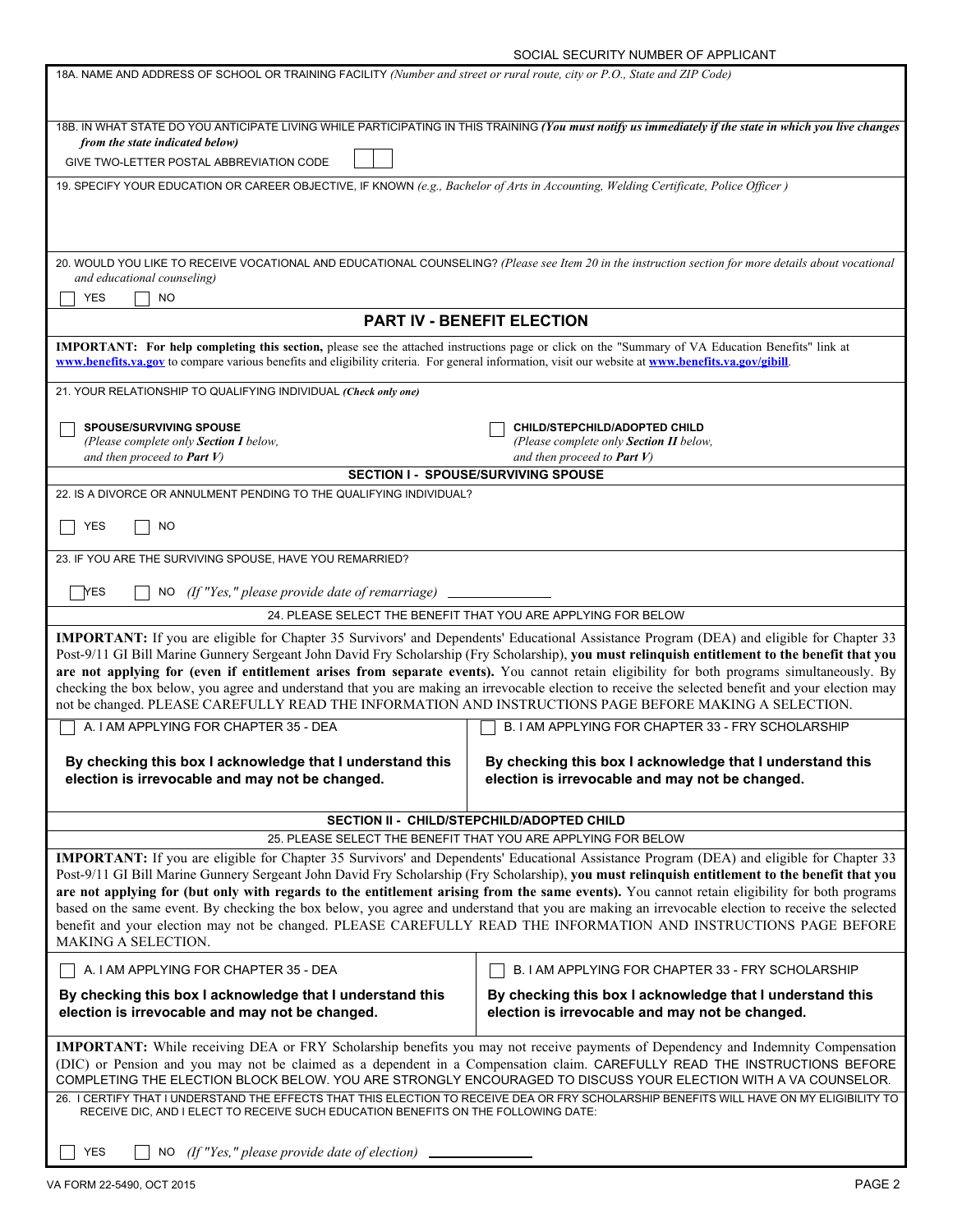| <b>PART V - APPLICATION HISTORY</b>                                                                                                                     |                                                                                                                                                                            |                                             |                                      |          |                                       |                           |
|---------------------------------------------------------------------------------------------------------------------------------------------------------|----------------------------------------------------------------------------------------------------------------------------------------------------------------------------|---------------------------------------------|--------------------------------------|----------|---------------------------------------|---------------------------|
| А.                                                                                                                                                      | 27. PRIOR TO THIS APPLICATION, HAVE YOU EVER APPLIED FOR OR RECEIVED ANY OF THE FOLLOWING VA BENEFITS? (Check all appropriate boxes)<br>DISABILITY COMPENSATION OR PENSION |                                             |                                      |          |                                       |                           |
| DEPENDENTS' INDEMNITY COMPENSATION (DIC)<br>В.                                                                                                          |                                                                                                                                                                            |                                             |                                      |          |                                       |                           |
| VOCATIONAL REHABILITATION BENEFITS (Chapter 31)<br>C.                                                                                                   |                                                                                                                                                                            |                                             |                                      |          |                                       |                           |
| VETERANS EDUCATION ASSISTANCE BASED ON YOUR OWN SERVICE SPECIFY BENEFIT(S):<br>D.                                                                       |                                                                                                                                                                            |                                             |                                      |          |                                       |                           |
| VETERANS EDUCATION ASSISTANCE BASED ON SOMEONE ELSE'S SERVICE<br>Е.<br>SPECIFY BENEFIT(S) BY CHECKING APPLICABLE BOX BELOW AND COMPLETE ITEMS 28 AND 29 |                                                                                                                                                                            |                                             |                                      |          |                                       |                           |
|                                                                                                                                                         | CHAPTER 35 - SURVIVORS' AND DEPENDENTS' EDUCATIONAL ASSISTANCE PROGRAM (DEA)                                                                                               |                                             |                                      |          |                                       |                           |
| TRANSFERRED ENTITLEMENT                                                                                                                                 | CHAPTER 33 - POST-9/11 GI BILL MARINE GUNNERY SERGEANT DAVID FRY SCHOLARSHIP                                                                                               |                                             |                                      |          |                                       |                           |
| <b>NONE</b><br>F.                                                                                                                                       |                                                                                                                                                                            |                                             |                                      |          |                                       |                           |
| OTHER (Specify benefit(s)<br>G.                                                                                                                         |                                                                                                                                                                            |                                             |                                      |          |                                       |                           |
| <b>IMPORTANT:</b> Complete Items 28 and 29 only if you checked block "E" in Item 27                                                                     |                                                                                                                                                                            |                                             |                                      |          |                                       |                           |
| 28. NAME OF INDIVIDUAL ON WHOSE ACCOUNT YOU PREVIOUSLY CLAIMED BENEFITS (First, Middle, Last)                                                           |                                                                                                                                                                            |                                             |                                      |          |                                       |                           |
|                                                                                                                                                         |                                                                                                                                                                            |                                             |                                      |          |                                       |                           |
| 29. SOCIAL SECURITY NUMBER OF INDIVIDUAL ON WHOSE ACCOUNT YOU PREVIOUSLY CLAIMED BENEFITS                                                               |                                                                                                                                                                            |                                             |                                      |          |                                       |                           |
|                                                                                                                                                         | <b>PART VI - APPLICANT'S MILITARY SERVICE INFORMATION</b>                                                                                                                  |                                             |                                      |          |                                       |                           |
| 30. HAVE YOU EVER SERVED ON ACTIVE DUTY IN THE ARMED FORCES? (If "No," skip to Part VII)                                                                | (Note: Chapter 35 benefits are not payable while an eligible person is on active duty)                                                                                     |                                             |                                      |          |                                       |                           |
|                                                                                                                                                         |                                                                                                                                                                            |                                             |                                      |          |                                       |                           |
| <b>YES</b><br>NO                                                                                                                                        |                                                                                                                                                                            |                                             |                                      |          |                                       |                           |
|                                                                                                                                                         | 31. INFORMATION ABOUT YOUR PERIOD(S) OF ACTIVE DUTY<br><b>B. DATE SEPARATED</b>                                                                                            |                                             |                                      |          | C. BRANCH OF SERVICE OR               |                           |
| A. DATE ENTERED ACTIVE DUTY                                                                                                                             | FROM ACTIVE DUTY                                                                                                                                                           |                                             |                                      |          | RESERVE OR GUARD COMPONENT            | D. CHARACTER OF DISCHARGE |
|                                                                                                                                                         |                                                                                                                                                                            |                                             |                                      |          |                                       |                           |
|                                                                                                                                                         |                                                                                                                                                                            |                                             |                                      |          |                                       |                           |
|                                                                                                                                                         |                                                                                                                                                                            |                                             |                                      |          |                                       |                           |
|                                                                                                                                                         | PART VII - EDUCATION, TRAINING, AND EMPLOYMENT                                                                                                                             |                                             |                                      |          |                                       |                           |
|                                                                                                                                                         |                                                                                                                                                                            | <b>SECTION I - EDUCATION &amp; TRAINING</b> |                                      |          |                                       |                           |
| 32. CHECK THE APPROPRIATE BOX AND ENTER THE DATE IN ITEM 33                                                                                             |                                                                                                                                                                            |                                             |                                      | 33. DATE |                                       |                           |
| <b>GRADUATED FROM HIGH SCHOOL</b><br>EXPECT TO GRADUATE FROM HIGH SCHOOL                                                                                |                                                                                                                                                                            | DISCONTINUED HIGH SCHOOL<br>AWARDED GED     |                                      |          |                                       |                           |
| NEVER ATTENDED HIGH SCHOOL                                                                                                                              |                                                                                                                                                                            |                                             |                                      |          |                                       |                           |
| 34B. NAME AND LOCATION<br>34A.                                                                                                                          |                                                                                                                                                                            | 34C. DATES OF TRAINING                      | 34D. NUMBER OF<br>SEMESTER, QUARTER, |          | 34E. DEGREE,<br>DIPLOMA, OR           | 34F. MAJOR FIELD OR       |
| <b>TYPE OF</b><br>OF SCHOOL<br><b>SCHOOL</b><br>(City and State)                                                                                        | <b>FROM</b>                                                                                                                                                                | TO                                          | OR CLOCK HOURS<br><b>COMPLETED</b>   |          | <b>CERTIFICATE</b><br><b>RECEIVED</b> | <b>COURSE OF STUDY</b>    |
| HIGH SCHOOL                                                                                                                                             |                                                                                                                                                                            |                                             |                                      |          |                                       |                           |
| <b>COLLEGE</b>                                                                                                                                          |                                                                                                                                                                            |                                             |                                      |          |                                       |                           |
| VOCATIONAL<br>OR TRADE                                                                                                                                  |                                                                                                                                                                            |                                             |                                      |          |                                       |                           |
| <b>OTHER</b><br>(Specify)                                                                                                                               |                                                                                                                                                                            |                                             |                                      |          |                                       |                           |
|                                                                                                                                                         |                                                                                                                                                                            |                                             |                                      |          |                                       |                           |
|                                                                                                                                                         |                                                                                                                                                                            |                                             |                                      |          |                                       |                           |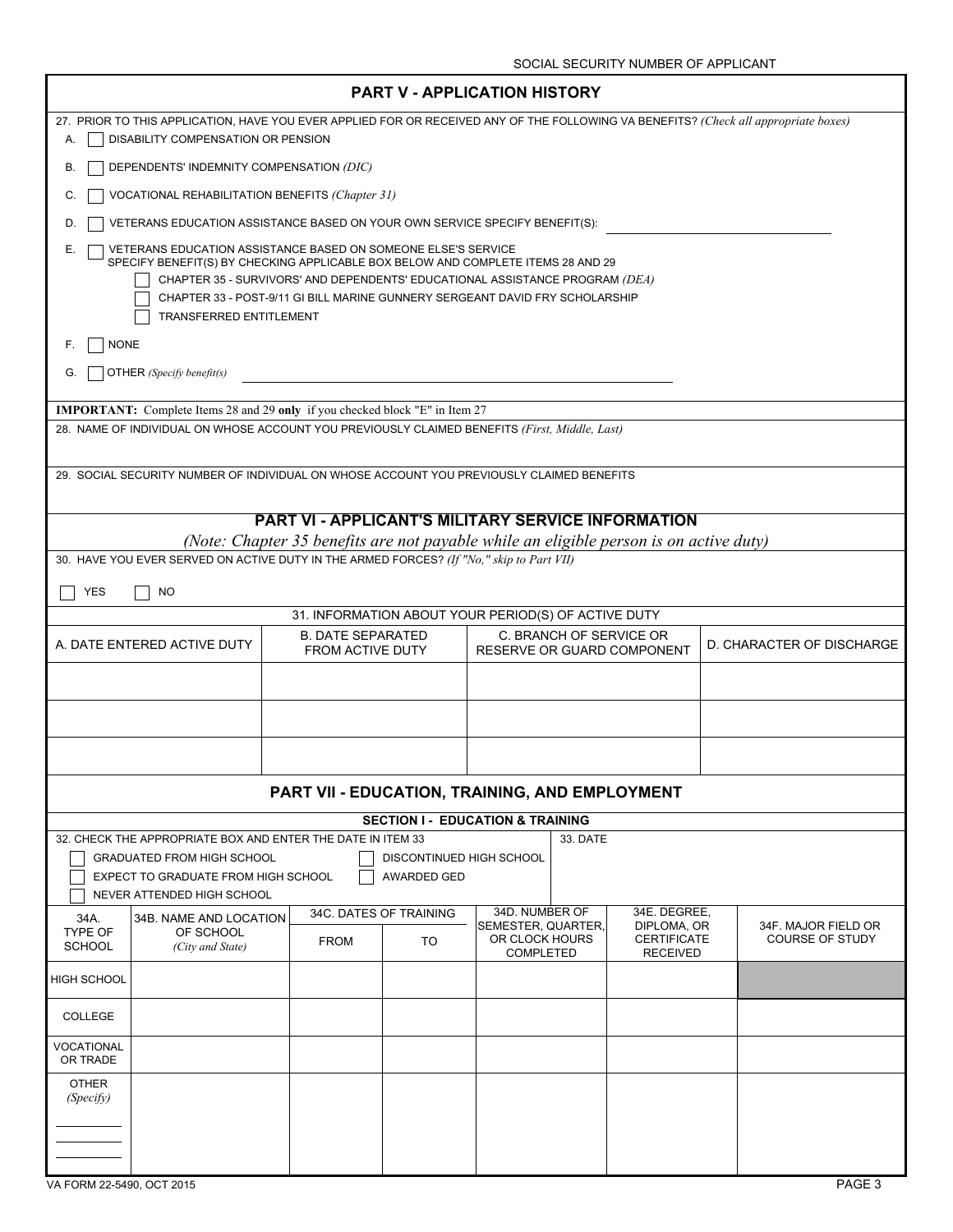|                                                                                                                                                                                                                   |                                                                                                                                                                        | SOCIAL SECURITY NUMBER OF APPLICANT    |                                                       |  |
|-------------------------------------------------------------------------------------------------------------------------------------------------------------------------------------------------------------------|------------------------------------------------------------------------------------------------------------------------------------------------------------------------|----------------------------------------|-------------------------------------------------------|--|
| <b>SECTION II - EMPLOYMENT</b>                                                                                                                                                                                    |                                                                                                                                                                        |                                        |                                                       |  |
|                                                                                                                                                                                                                   | 35. CURRENT AND PAST EMPLOYMENT                                                                                                                                        |                                        |                                                       |  |
| A. EMPLOYER                                                                                                                                                                                                       | <b>B. JOB TITLE</b>                                                                                                                                                    | C. NUMBER OF MONTHS<br><b>EMPLOYED</b> | D. LICENSE OR RATING                                  |  |
|                                                                                                                                                                                                                   |                                                                                                                                                                        |                                        |                                                       |  |
|                                                                                                                                                                                                                   |                                                                                                                                                                        |                                        |                                                       |  |
|                                                                                                                                                                                                                   |                                                                                                                                                                        |                                        |                                                       |  |
| <b>NOTE:</b> Complete Item 36 only if you are a civilian employee of the U.S. Government.                                                                                                                         |                                                                                                                                                                        |                                        |                                                       |  |
| 36A. DO YOU EXPECT TO RECEIVE FUNDS FROM YOUR AGENCY OR<br>DEPARTMENT FOR THE SAME COURSES FOR WHICH YOU EXPECT TO<br>RECEIVE VA EDUCATIONAL ASSISTANCE? (If "Yes," complete Item 36B)<br><b>YES</b><br><b>NO</b> |                                                                                                                                                                        | <b>EMPLOYMENT</b>                      | 36B. SOURCE OF EDUCATIONAL ASSISTANCE FROM GOVERNMENT |  |
|                                                                                                                                                                                                                   | PART VIII - REMARKS, REMINDERS AND VA EDUCATION BENEFITS PAMPHLET                                                                                                      |                                        |                                                       |  |
|                                                                                                                                                                                                                   | <b>SECTION I - REMARKS</b>                                                                                                                                             |                                        |                                                       |  |
|                                                                                                                                                                                                                   | 37. REMARKS (If more space is needed, please attach a separate sheet of paper. Be sure to include name and social security number on each sheet)                       |                                        |                                                       |  |
|                                                                                                                                                                                                                   |                                                                                                                                                                        |                                        |                                                       |  |
|                                                                                                                                                                                                                   |                                                                                                                                                                        |                                        |                                                       |  |
|                                                                                                                                                                                                                   |                                                                                                                                                                        |                                        |                                                       |  |
|                                                                                                                                                                                                                   |                                                                                                                                                                        |                                        |                                                       |  |
|                                                                                                                                                                                                                   |                                                                                                                                                                        |                                        |                                                       |  |
|                                                                                                                                                                                                                   |                                                                                                                                                                        |                                        |                                                       |  |
|                                                                                                                                                                                                                   |                                                                                                                                                                        |                                        |                                                       |  |
|                                                                                                                                                                                                                   |                                                                                                                                                                        |                                        |                                                       |  |
|                                                                                                                                                                                                                   |                                                                                                                                                                        |                                        |                                                       |  |
|                                                                                                                                                                                                                   |                                                                                                                                                                        |                                        |                                                       |  |
|                                                                                                                                                                                                                   |                                                                                                                                                                        |                                        |                                                       |  |
|                                                                                                                                                                                                                   |                                                                                                                                                                        |                                        |                                                       |  |
|                                                                                                                                                                                                                   |                                                                                                                                                                        |                                        |                                                       |  |
|                                                                                                                                                                                                                   |                                                                                                                                                                        |                                        |                                                       |  |
|                                                                                                                                                                                                                   |                                                                                                                                                                        |                                        |                                                       |  |
|                                                                                                                                                                                                                   |                                                                                                                                                                        |                                        |                                                       |  |
|                                                                                                                                                                                                                   |                                                                                                                                                                        |                                        |                                                       |  |
|                                                                                                                                                                                                                   |                                                                                                                                                                        |                                        |                                                       |  |
|                                                                                                                                                                                                                   |                                                                                                                                                                        |                                        |                                                       |  |
|                                                                                                                                                                                                                   |                                                                                                                                                                        |                                        |                                                       |  |
|                                                                                                                                                                                                                   |                                                                                                                                                                        |                                        |                                                       |  |
|                                                                                                                                                                                                                   |                                                                                                                                                                        |                                        |                                                       |  |
|                                                                                                                                                                                                                   |                                                                                                                                                                        |                                        |                                                       |  |
|                                                                                                                                                                                                                   |                                                                                                                                                                        |                                        |                                                       |  |
|                                                                                                                                                                                                                   | <b>SECTION II - REMINDERS</b>                                                                                                                                          |                                        |                                                       |  |
| <b>DID YOU REMEMBER TO:</b>                                                                                                                                                                                       |                                                                                                                                                                        |                                        |                                                       |  |
|                                                                                                                                                                                                                   | • WRITE YOUR SOCIAL SECURITY NUMBER ON EACH PAGE                                                                                                                       |                                        |                                                       |  |
|                                                                                                                                                                                                                   | . WRITE YOUR COMPLETE MAILING ADDRESS                                                                                                                                  |                                        |                                                       |  |
|                                                                                                                                                                                                                   | • ATTACH SUPPORTING DOCUMENTS (e.g., birth certificate, marriage license, DD214, etc.)                                                                                 |                                        |                                                       |  |
| SECTION III - VA EDUCATION BENEFITS PAMPHLET                                                                                                                                                                      |                                                                                                                                                                        |                                        |                                                       |  |
| 38. THE MOST CURRENT INFORMATION ON VA EDUCATION BENEFITS IS AVAILABLE ONLINE AT www.benefits.va.gov/gibill. IF YOU WOULD LIKE A COPY OF THE                                                                      |                                                                                                                                                                        |                                        |                                                       |  |
| VA EDUCATION BENEFITS PAMPHLET PLEASE CHECK THE BOX.                                                                                                                                                              |                                                                                                                                                                        |                                        |                                                       |  |
| PART IX - CERTIFICATION AND SIGNATURE OF APPLICANT                                                                                                                                                                |                                                                                                                                                                        |                                        |                                                       |  |
|                                                                                                                                                                                                                   | I CERTIFY THAT all statements in my application are true and correct to the best of my knowledge and belief.                                                           |                                        |                                                       |  |
| 39A. SIGNATURE OF APPLICANT (DO NOT PRINT)                                                                                                                                                                        |                                                                                                                                                                        |                                        | 39B. DATE SIGNED                                      |  |
| <b>SIGN HERE</b><br>IN INK                                                                                                                                                                                        |                                                                                                                                                                        |                                        |                                                       |  |
| benefits and in criminal penalties.                                                                                                                                                                               | PENALTY: Willfully false statements as to a material fact in a claim for education benefits is a punishable offense and may result in the forfeiture of these or other |                                        |                                                       |  |
| $\mu$ FODM 20 F 400 OOT 2045                                                                                                                                                                                      |                                                                                                                                                                        |                                        |                                                       |  |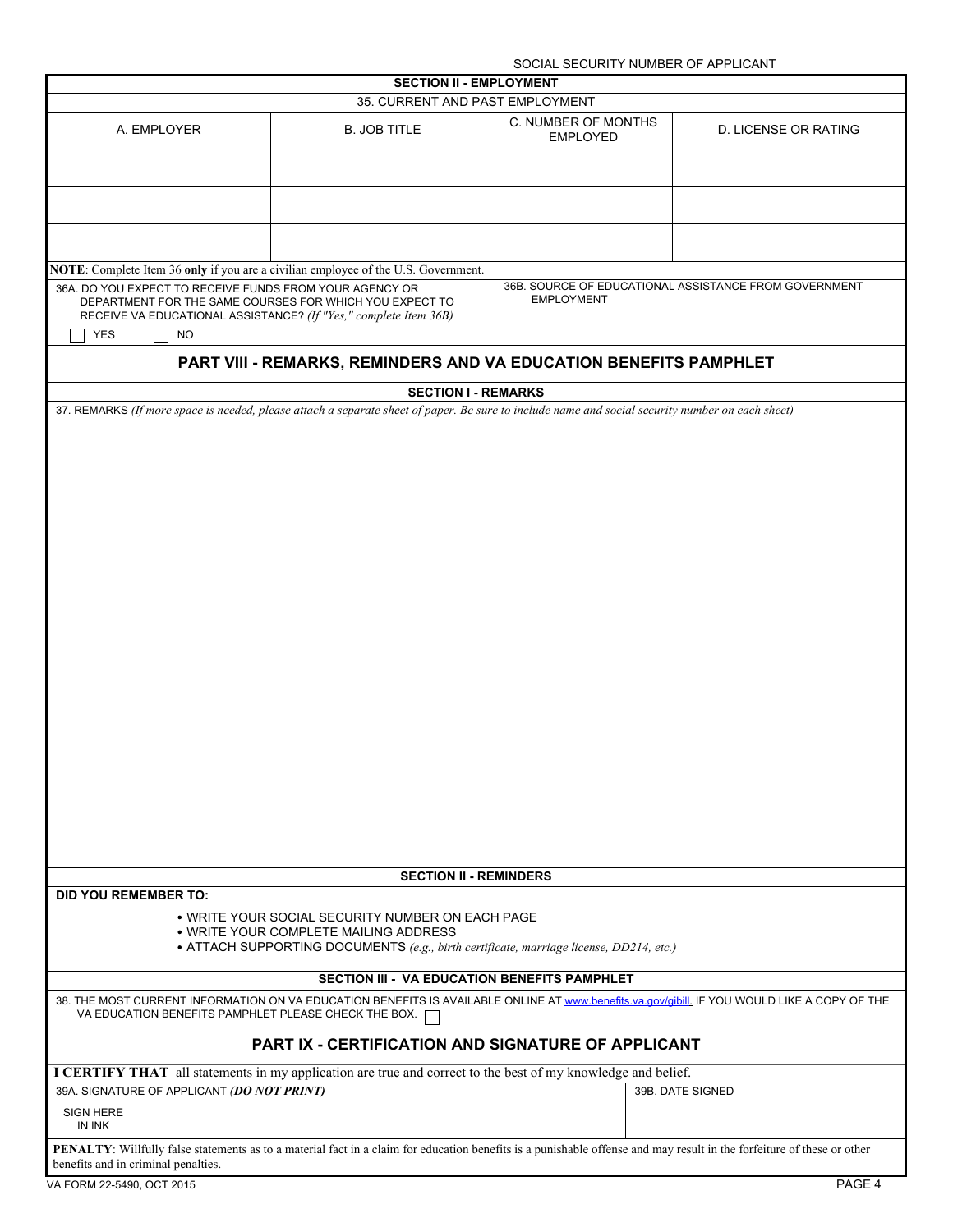(Please detach at perforation and retain this information for future reference)

## **INFORMATION AND INSTRUCTIONS FOR COMPLETING THE DEPENDENTS' APPLICATION FOR VA EDUCATION BENEFITS (VA FORM 22-5490)**

Do not use this form to apply for Veterans' education assistance based on your own service (chapters 30, 32, 33, 1606, or 1607) or vocational rehabilitation benefits (chapter 31). To apply for veterans' education assistance based on your own service, use VA Form 22-1990. To apply for vocational rehabilitation benefits, use VA Form 28-1900.

**INTERNET VERSION AVAILABLE** - You may complete and submit this application on-line at **<www.benefits.va.gov/gibill>**. Click on "GI Bill: Apply for Benefits."

**NOTE:** The number on the instructions match the item numbers on this application. Items not mentioned are self-explanatory.

**ITEM 8.** The Department of Treasury requires all Federal benefit payments be made by electronic funds transfer (EFT), also called direct deposit. Please attach a voided personal check or deposit slip or provide the information requested below to enroll in direct deposit. If you do not have a bank account, you must receive your payment through Direct Express Debit MasterCard. To request a Direct Express Debit MasterCard, you must apply at **<www.usdirectexpress.com>** or by telephone at 1-800-333-1795. If you elect not to enroll, you must contact representatives handling waiver requests for the Department of Treasury at 1-888-224-2950. They will address any questions or concerns you may have and encourage your participation in EFT.

**ITEM 16.** You will not be eligible to receive benefits for any period for which you or the qualifying individual on whose account you are claiming benefits has an outstanding felony warrant. Any benefits paid to you for such period will result in an overpayment and be subject to collection.

**ITEM 17B**. Types of education or training programs are self-explanatory, except for the following:

"Licensing or Certification Test." A licensing test is a test offered by a state, local, or federal agency that is required by law to practice an occupation. A certification test is a test designed to provide affirmation of an individual's qualifications in a specific occupation.

"National Admission Exam or National Exam for Credit." Individuals eligible to receive benefits under the Survivors' and Dependents' Educational Assistance program may be reimbursed for the cost of approved tests for admission to or credit at institutions of higher learning.

"Correspondence." Only spouses and surviving spouses eligible for the Survivors' and Dependents' Educational Assistance program may receive benefits for correspondence training. Payments for correspondence courses are made quarterly after VA receives a certification showing the number of lessons completed. For more information on correspondence courses, please visit our website at [www.gibill.va.](www.gibill.va.gov) [gov.](www.gibill.va.gov)

"Flight Training." You must already have a private pilot's license. If you are taking an Airline Transport Pilot course, you must have a valid first-class medical certificate on the date that you enter training. For all other flight courses, you must have a valid second-class medical certificate on the date that you enter training.

**ITEMS 17C and 17D.** Any individual eligible under the Survivors' and Dependents' Educational Assistance program may receive Special Restorative Training or Specialized Vocational Training if a VA counselor determines that a specialized program is needed to overcome the effects of a physical or mental handicap. To be eligible for receipt of specialized training, the disability must prevent you from pursuing an educational program. Examples of Special Restorative Training include speech and voice correction, language retraining, lip reading, and Braille reading and writing. Specialized Vocational Training consists of specialized courses leading to a suitable vocational objective.

**ITEM 20. VA VOCATIONAL AND EDUCATIONAL COUNSELING HELP AVAILABLE -** VA offers a wide range of services to assist you in planning your educational and/or career goals. Services include educational and vocational guidance and testing to develop a greater understanding of your skills, talents, and interests. For more information on VA counseling, call VA toll-free at 1-888-GIBILL-1 (1-888-442-4551) or if you use the Telecommunications Device for the Deaf (TDD), the Federal Relay number is 711.

**ITEM 21.** If you are certifying that you are married for the purpose of VA benefits, your marriage must be recognized by the place where you and/or your spouse resided at the time of marriage or where you and/or your spouse resided when you filed your claim (or a later date when you became eligible for benefits) (38 U.S.C. § 103(3)). Additional guidance on when VA recognizes marriages is available at **[http://](http://www.va.gov/opa/marriage/) [www.va.gov/opa/marriage/](http://www.va.gov/opa/marriage/)**.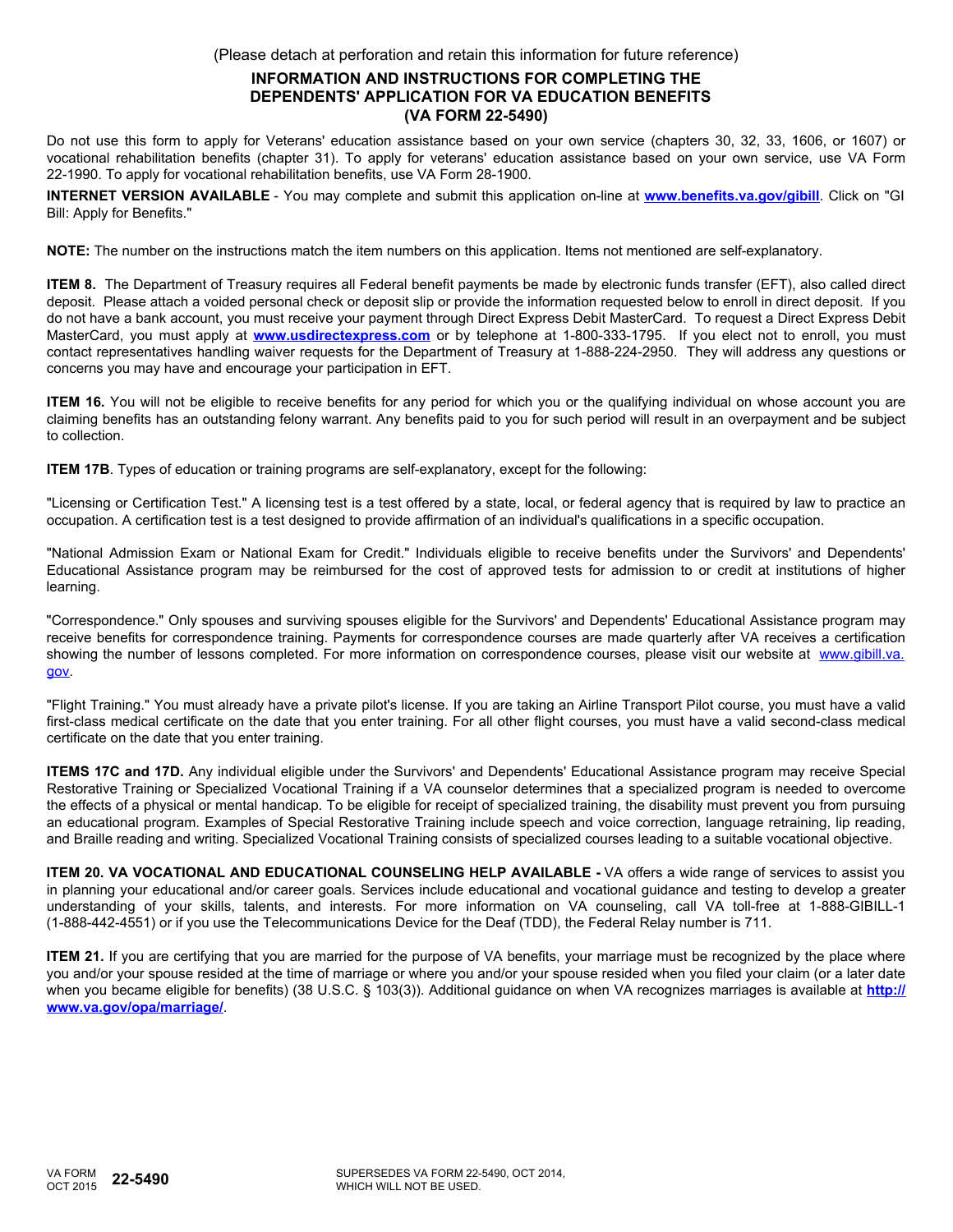### **INFORMATION AND INSTRUCTIONS (Continued)**

**ITEMS 24 and 25.** Select the benefit for which you are applying.

To qualify for Survivors' and Dependents' Educational Assistance (DEA) you must be either -

(1) The spouse or child of a veteran who is permanently and totally disabled as a result of a service-connected disability.

(2) The spouse or child of an individual on active duty who has been listed as missing in action, captured in the line of duty by hostile force, forcibly detained or interned in the line of duty by hostile force, or forcibly detained or interned in the line of duty by foreign government or power for more than 90 days.

(3) The surviving spouse or child of a veteran who died of a service-connected disability or who dies while a service-connected disability was rated permanent and total in nature.

(4) The surviving spouse or child of an individual on active duty for which the evidence shows that the individual is hospitalized for receiving outpatient medical care services or treatment; has a total disability permanent in nature incurred or aggravated in the line of duty in the active military, naval, or air service; and the serviceperson is likely to be discharged or released from such service for such disability.

Eligibility for DEA will be terminated in the event that VA determines that the individual on whose account benefits are claimed is no longer totally disabled or VA is notified that the individual is no longer listed as captured, missing in action, or forcibly detained.

To qualify for the Post-9/11 GI Bill Marine Gunnery Sergeant John David Fry Scholarship, you must be the surviving spouse or child of an individual who died in the line of duty while serving on active duty as a member of the Armed Forces after September 10, 2001.

**ITEMS 24 and 25. Irrevocable Election -** Your decision to elect one benefit over the other **CANNOT** be changed once you have submitted this application.

**Child** - Your election will be effective as of the date indicated in Item 26 of this form, if you elected to receive education benefits instead of Dependency and Indemnity Compensation (DIC). If Item 26 is not applicable, your election will be effective on the date shown in Item 39B or the date VA receives this application, whichever is earlier.

**Surviving Spouse** - Your election will be effective on the date shown in Item 39B or the date VA receives this application, whichever is earlier.

**ITEM 24A. By selecting this box you are agreeing to the following statement:** I understand that if I am also eligible for Fry Scholarship benefits then I am electing to receive DEA benefits in lieu of any Fry Scholarship benefits for which I am currently eligible including Fry Scholarship benefits based on the death of the individual listed in Item 10 of this application, as well as, Fry Scholarship benefits based on the death of any other individuals not identified on this application.

**ITEM 24B. By selecting this box you are agreeing to the following statement:** I understand that I am electing to receive Fry Scholarship benefits in lieu of any DEA benefits for which I am currently eligible including DEA benefits based on the death of the individual listed in Item 10 of this application, based on the death of any other individuals not identified on this application, based on a spouse who has a total disability permanent in nature resulting from a service-connected disability, or based on any other criteria as listed in 38 U.S.C. § 3501(a)(1).

**IITEM 25A. By selecting this box you are agreeing to the following statement:** I understand that if I am also eligible for Fry Scholarship benefits based on the death of the individual listed in Item 10 of this application then I am electing to receive DEA benefits in lieu of any Fry Scholarship benefits based on that death. Furthermore, I understand that even after this election I will continue to retain any current eligibility to Fry Scholarship benefits if the eligibility is based on the death of an individual not listed in Item 10 of this application.

**ITEM 25B. By selecting this box you are agreeing to the following statement:** I understand that I am electing to receive Fry Scholarship benefits in lieu of any DEA benefits for which I am currently eligible based on the death of the individual identified in Item 10. Furthermore, I understand that even after this election I will continue to retain any current eligibility to DEA benefits if the eligibility is based on the death of an individual not listed in Item 10 of this application, based on a parent who has a total disability permanent in nature resulting from a service-connected disability, or based on any other criteria as listed in 38 U.S.C. § 3501(a)(1).

**ITEM 26.** Your election to receive Survivors' and Dependents' Education Assistance (DEA) in lieu of payments of compensation, pension, and Dependents' Indemnity Compensation (DIC) is final and cannot be changed. This means that payments of compensation, pension, and Dependents' Indemnity Compensation (DIC) will be terminated upon issuance of a DEA benefit payment. If you are planning to pursue a program of education for more than 45 months, you should consider deferring receipt of DEA benefits. We strongly recommend that you discuss your education or training plans with a VA counselor before making a decision. If you decide to elect benefits under DEA, indicate the date from which you wish your DEA payments to begin.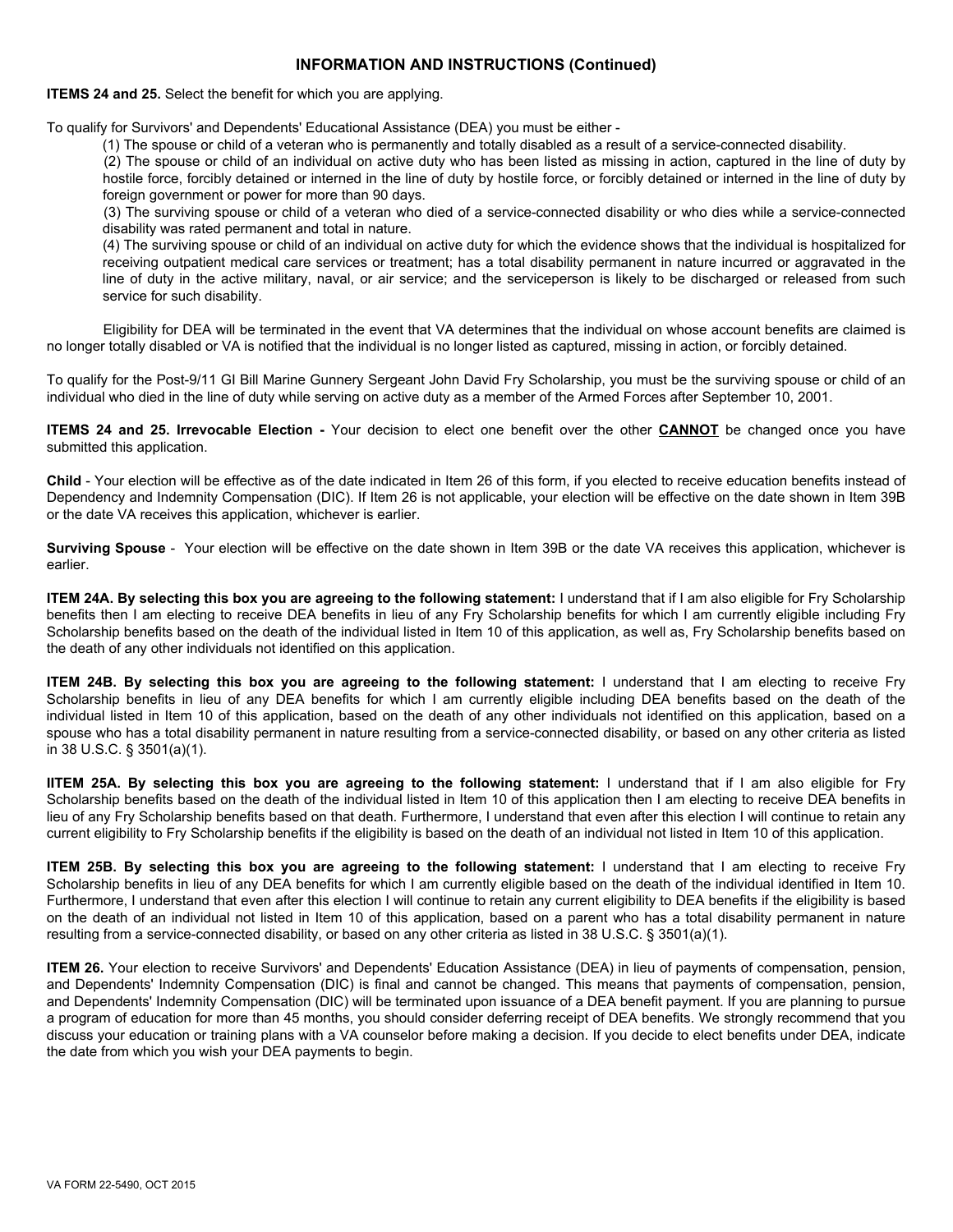## **HOW TO FILE YOUR CLAIM**

You may complete and submit your application online at <www.benefits.va.gov/gibill> or be sure to do the following:

#### **(A) If you have selected a school or training establishment:**

**Step 1:** Mail the completed application to the VA Regional Processing Office for the region of that school's physical address. See the last page for addresses of the VA Regional Processing Offices.

**Step 2:** Tell the veterans certifying official at your school or training establishment that you have applied for VA education benefits. Ask him or her to submit your enrollment information using VA Form 22-1999, Enrollment Certification, or its electronic version.

**Step 3:** Wait for VA to process your application and notify you of its decision concerning your eligibility for education benefits.

#### **(B) If you have not selected a school or training establishment:**

**Step 1:** Mail the completed application to the VA Regional Processing Office for the region of your home address. Check next page for the post office box address for these offices.

**Step 2:** Wait for VA to process your application and notify you of its decision concerning your eligibility for education benefits.

# **ADDITIONAL HELP COMPLETING APPLICATION**

If you need additional help completing this application or you want information about our work-study program, call VA tollfree at 1-888-GIBILL-1 (1-888-442-4551). If you use the Telecommunications Device for the Deaf (TDD), the Federal Relay number is 711. You can also get more information about education assistance from our education Internet site at [www.](www.benefits.va.gov/gibill) [benefits.va.gov/gibill.](www.benefits.va.gov/gibill)